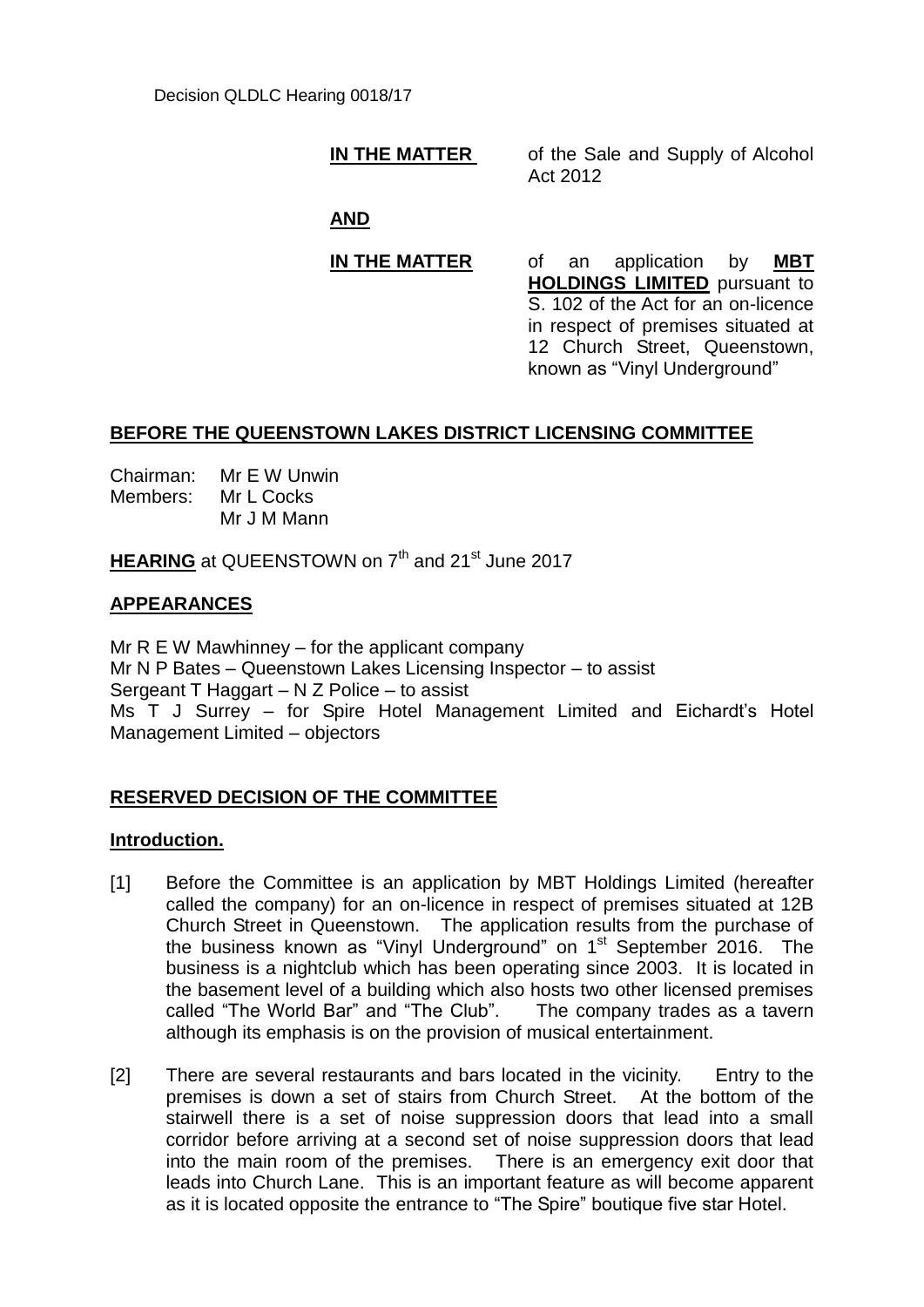- [3] The operation of the night club is governed by a resource consent dated  $17<sup>th</sup>$ March 2003. This document allows for the sale of liquor between 8.00am and 6.00am the following day. Another condition is that all opening doors are to be closed by 10.00pm each night and remain so (apart from normal timely entry and exiting from the building) until 8.00am the next day.
- [4] This is not the first time that the premises have come before us. In March 2015 we heard an opposed application by Badger Bars Limited for the renewal of its licence. That company had been trading for over twelve months with a closing time of 4.00am. Both the Police and Medical Officer of Health opposed the renewal and there was public opposition as well from Spire Hotel Management Limited. Issues related to the escape of noise, lack of food and bad management. At the public hearing we heard evidence of 33 noise complaints. In our reserved decision we found against the previous owner on issues of suitability. (See, QLDC Licensing Committee 0002/15). The licence was renewed for 19 months to 28<sup>th</sup> March 2016 with a closing time of 2.00am.
- [5] The previous owner then carried out significant changes to ensure that noise obligations were met. These improvements included two new high rated acoustic fire exit doors for the fire exit that leads out to Church Lane where 'The Spire' is located. A wall that had been identified by a noise consultant as a weak link, was coated with seven layers of sound bats and sound gib and then covered with red brick. Since the changes were made, only one noise complaint was lodged prior to the business being sold to the applicant company.
- [6] The previous owner made application for renewal of the licence with an extension of the closing time from 2.00am to 3.00am. There were no objections or opposition from the public or reporting agencies and the application was granted. The evidence was that Spire Hotel Management Limited would have lodged an objection had it known about the application. On the other hand there were no suggestions that the present company's closing time be put back to 2.00am.
- [7] The applicant company then purchased the business and duly made application for an on-licence. Since September 2016, it has been trading under temporary authorities with trading hours from 8.00am to 3.00am the following day. The company seeks a closing time of 4.00am and it is this aspect of the application that attracted public opposition from Spire Hotel Management Limited (The Spire) and Eichardt's Hotel Management Limited leading to the hearing.
- [8] The Medical Officer of Health reported without any matter in opposition. The Police advised that there was no opposition but expressed concern over the proposed 4.00am closing preferring that the company continue to trade to 3.00am. As stated above, two companies that operate within close proximity to the premises, opposed the grant of a licence based on the following criteria:

*The days on which and the hours during which the applicant proposes to sell alcohol'*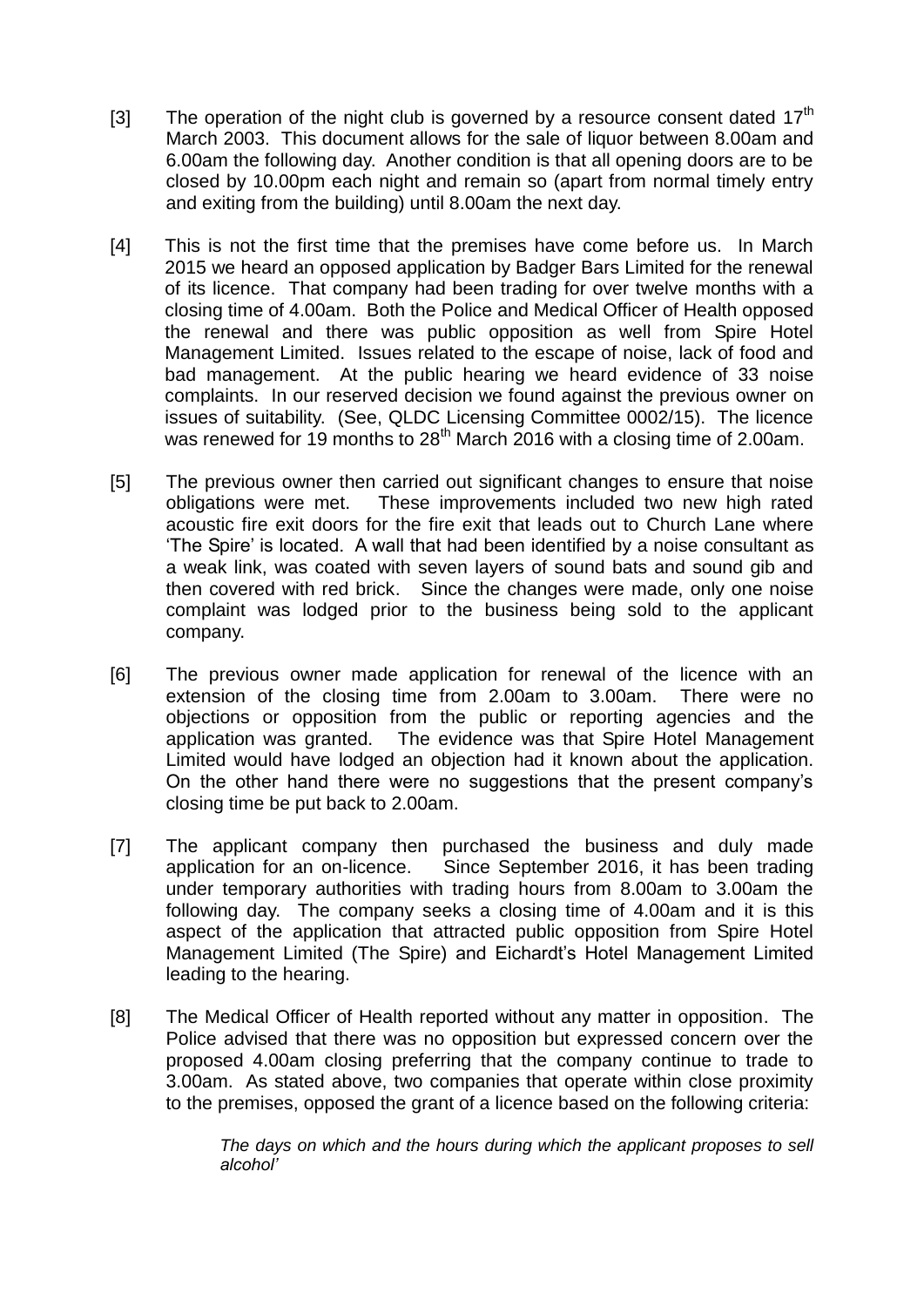*The amenity and good order of the locality would be likely to be reduced to more than a minor extent by the effects of the issue of the licence.* 

[9] It is of interest that there were no issues about suitability or alcohol related harm. Because of the public objections, the application was set down for a public hearing and heard over two discrete days because of the unavailability of the main witness for the two objectors.

# **The Application**

- [10] Mr M J D Burgess is one of the applicant company's directors and gave evidence on its behalf. The company is part of the Republic Hospitality Group of seven hospitality venues in Queenstown. The consortium has been operating in Queenstown since 2001. He stated that following the remedial work carried out by the previous owner he considered that the basement was one of the best designed premises in Queenstown for the purposes of a nightclub. Indeed there was no significant evidence about the escape of music noise. The issue was all about the foot traffic in the area.
- [11] Mr Burgess produced a letter from the World Bar consenting to the application to trade to 4.00am provided that the frontage is not frequented by Vinyl's patrons and the streetscape and beer gardens were left tidy. The letter concluded "Working alongside Republic as operators has been a pleasure thus far and I look forward to a long a positive relationship with you downstairs".
- [12] Mr Burgess spoke about the four significant changes made by the company to alleviate noise issues since taking over. The first relates to the realignment of speakers inside the premises to contain noise inside. We understood that this was as a result of the only 'request for service' issue that has been recorded by the Council about noise levels at the location since the business was taken over. The second initiative was to provide free lollipops to patrons as they depart the premises. This is aimed at keeping down street noise levels from departing revellers and the evidence was that it does indeed keep people quieter.
- [13] The third illustration of good management is a joint enterprise between The Spire, The Club, World Bar and involves the employment of a security guard to patrol Church Lane on Friday and Saturday nights and at any other time when the premises are busy. Details of the arrangement are included separately in this decision but the parties are to be commended for agreeing to be part of such a common sense way of helping to solve any potential problem.
- [14] Finally, an issue arose about the emergency fire door which leads onto Church Lane and is situated opposite the entrance way to the Spire. This door is supposed to be used only for emergency but it became clear at the first hearing that it was being used by patrons just to go outside. In the two weeks period between the hearings, Mr Burgess decided to have a 'mag lock' placed on the fire exit door. This means that the door could no longer be opened indiscriminately but only when a fire alarm was activated.
- [15] Mr Burgess argued that any noise in the area was 'people noise' and was generated mostly from people using Church Lane as a thoroughfare between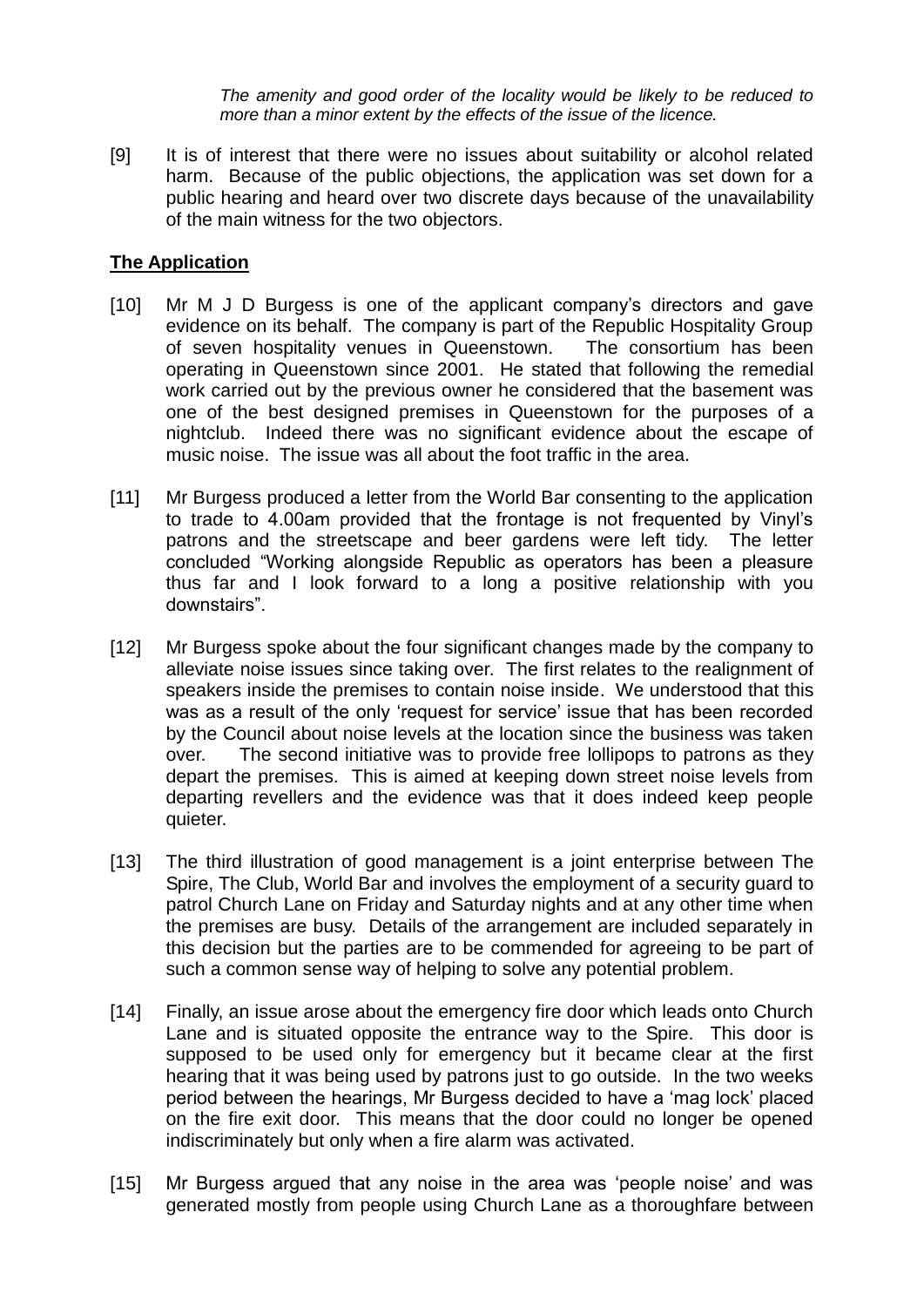the 'Novotel' hotel and central Queenstown, rather that patrons congregating around the bars. In addition people gravitated towards the 'Seven Eleven' as well as the Nomad Backpackers both on Church Street. He stressed that apart from the one request for service, there had been no complaints received since the company had taken over the premises.

# **The Incident on Sunday morning 11 June 2017.**

- [16] In the interim period between hearings, at about 12.45am on Sunday morning 11<sup>th</sup> July, the emergency door was opened and one or more patrons came outside. The night manager from the 'Spire' became involved as did the security guard employed by the consortium. The night manager subsequently gave the general manger Mr J J Cavanagh his account of what happened, and this was repeated by Mr Cavanagh when he gave evidence on the second day.
- [17] Mr Burgess was advised and he arranged for the security guard to make a statement. There was a considerable conflict between the 'second hand' accounts of the incident. The incident caused no nuisance to any third party, and since it happened well before closing time, it served as a reminder to keep all doors closed as per the resource consent.

# **The Alcohol Licensing Inspector.**

- [18] Mr N P Bates spoke to his report and gave evidence about an incident on  $3<sup>rd</sup>$ June 2017. In his report he noted that there were several restaurants and bars located within 50 metres of the premises including "Sasso", "Blue Kanu", "Devil Burger", and "No 5 Church Lane " as well as "World Bar and "The Club". Under the heading of Amenity and Good Order, Mr Bates stated "I believe that potential effect on the amenity and good order of the area are less than minor for the premises."
- [19] He also spoke highly on the applicant's suitability stating "The licensee has a long history of operating bars within Queenstown area and is considered by the licensing inspectors one of the better operators in the area showing an ongoing willingness to co-operate and keep informed the police and inspectors when there are issues or circumstances that they believe should be known."
- [20] Mr Bates advised that on Saturday  $3<sup>rd</sup>$  June 2017 at 11.50pm he was monitoring licensed premises with Sergeant Haggart and another member of the Police. While speaking with security he noticed one of the company's directors exiting the premises through the open front door. He briefly heard music as patrons were entering and exiting the premises. He checked the front doors and noted that the left door was on a latch. He explained that this was a breach of the resource consent and the door was closed. Mr Burgess acknowledged that this had happened and advised that the staff had been briefed and told that all doors had to be closed at 10.00pm.

## **Independent Evidence from Security.**

[21] During the first hearing the Committee raised the possibility of hearing from the security guards employed by the four licensed premises to monitor foot traffic in Church Lane on Friday and Saturday nights. It was felt that they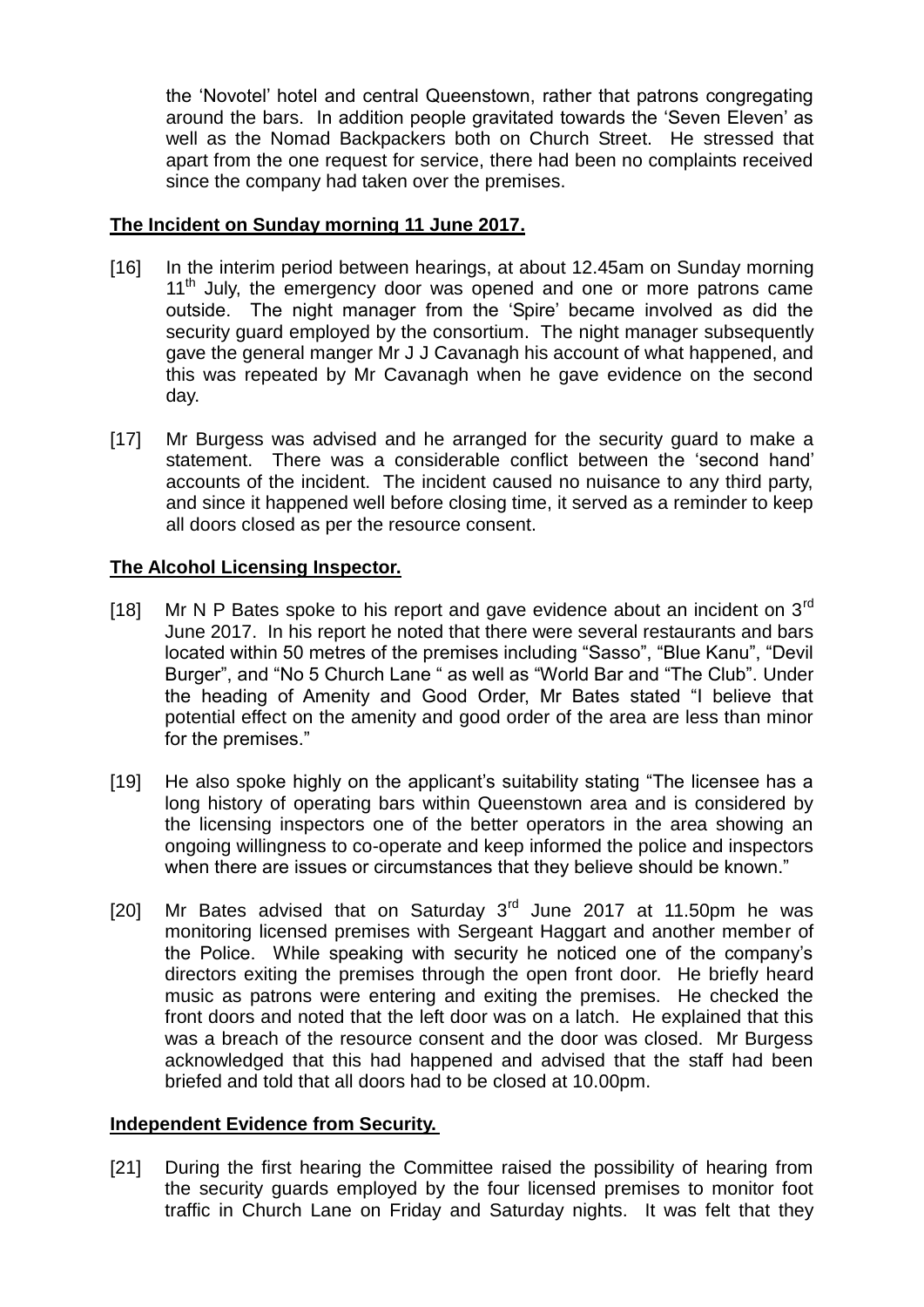might be able to give an overview of the area based on their experience. There was general agreement with the proposal and the Inspector was asked to interview a guard and prepare a brief of evidence. This was duly done although unfortunately the guard was unable to attend the hearing and the statement has not been tested in that way. Nevertheless the statement provides an excellent account of what happens.

- [22] The joint initiative commenced about six months ago. The proposal is to station a security guard in Church Lane on Friday and Saturday nights starting at 11.00pm and finishing between 3.30am and 4.00am the next day. Mr Jack Dent has worked the shift approximately every third weekend and now provides the briefing for the new security guards who are carrying out the shift for the first time. He is the go to person for questions because of his experience.
- [23] He stated that the shift generally involves talking to people who are moving through the laneway, answering any questions that may have and making sure that they are not making too much noise. He described the amount of foot traffic as sporadic and estimated that 95% of people using the laneway are either coming or going from the Novatel. The Novatel is a reasonably upmarket Accor hotel which has 272 rooms and caters for a variety of guests, including bus tours of tourists. Mr Dent can see the entrance to the hotel. He stated that he asks people to lower their voices about two or three times a night and believes that the majority have not come from one of the premises in Church Lane.
- [24] He has no recollection of ever having to stop anyone who was causing damage, he has never heard music from Vinyl, never seen anyone use the emergency exit, and never received any complaint about noise.. He thought that the free lollipop ideas made a difference.
- [25] Mr Dent considered that there was no increase in noise levels when Vinyl closed as their security did a good job of moving people away from the area. In fact he thought that security at all venues was good because he had never had to intervene or help out. He noted that groups of smokers could start forming at the front of Vinyl but once again security tended to move them down in the direction of "Sasso" and away from the laneway. The same type of management applied with any queues of patrons waiting to get into the premises. If there was any incident such as a fight or property damage then this had to be reported to the Regional Manager of Allied Security. He has yet to make a report.

## **The Objectors.**

- [26] Mr J J Cavanagh is the Group General Manager for the Imperium Group in Queenstown. This includes the Spire as well as "Eichardt's". At the second hearing, Mr Cavanagh advised that the Marine Parade (where "Eichardt's" is located) has not been affected by the operation of Vinyl and accordingly the Eichardt's objection was withdrawn.
- [27] The Spire prides itself on its ability to give its guests a luxurious and uninterrupted stay. It is a boutique five star hotel with ten bedrooms six of which face on to Church Lane. There is also a restaurant and house bar that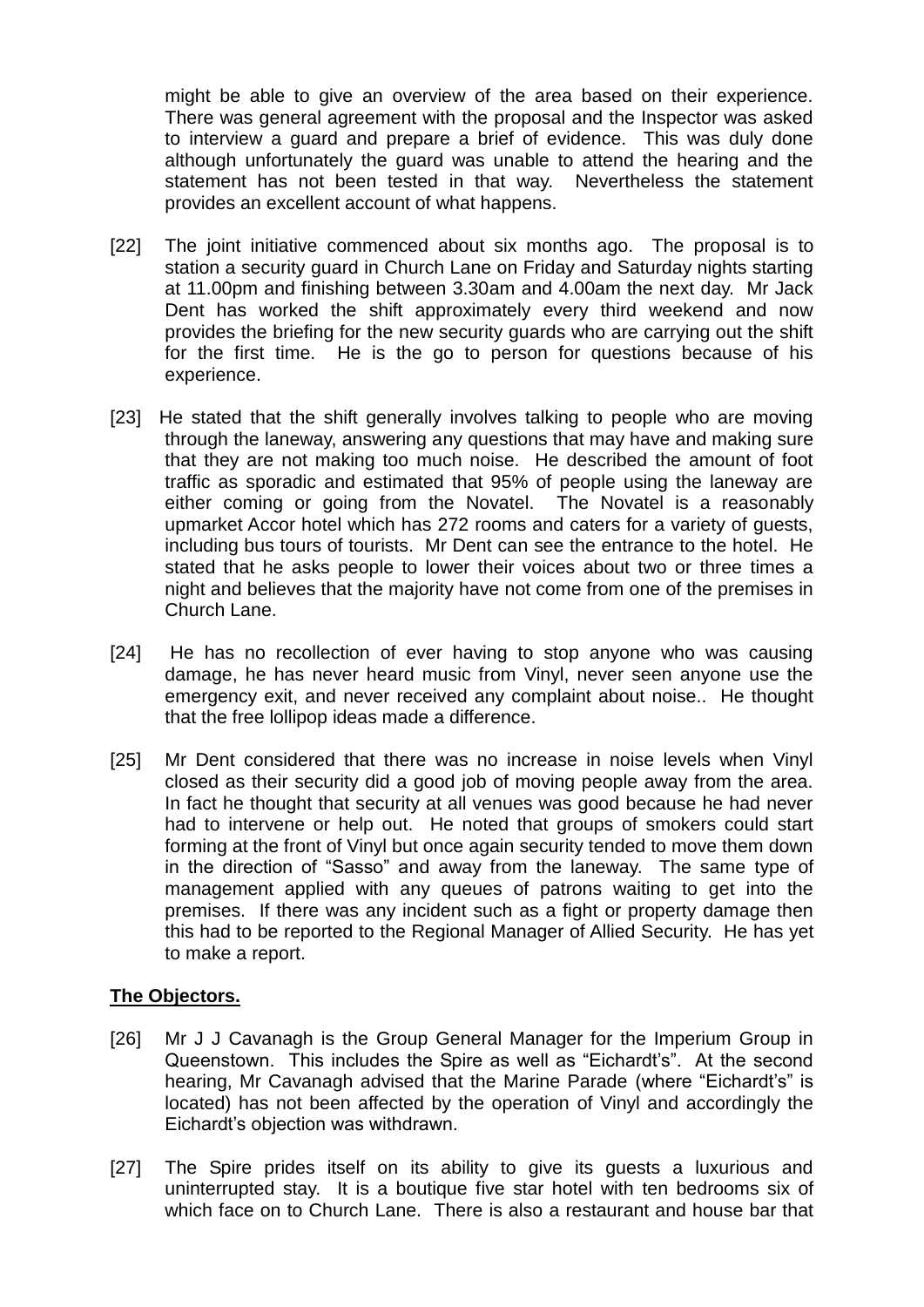can seat up to 55 people. A night manager is employed between 10.30pm and 8.00am and a night auditor is on duty. Mr Cavanagh advised that the company had obtained a report from an acoustic expert in October 2016 but the cost of any remedial work to the side of the building facing Church Lane was considered to be unviable.

- [28] In Mr Cavanagh's view the amenity and good order of the Church Street and Church Lane locations will be affected to a degree that would be more than minor, if there is an extra hour of trading granted by the committee. He submitted that it was obvious that a number of people would congregate on the street lining up to get into the premises. He further argued that given the capacity of the premises was 190, an extension of an hour would mean that the noise would continue. He was referring to people noise.
- [29] Mr Cavanagh asked the committee to note that there were premises that closed at 2.30am such as The World Bar and Winnies that also catered for the 18-25 year old demographic. He pointed out that there were other premises in the centre of town that stopped at 2.30am. He submitted that it was 'highly likely' that if Vinyl could trade to 4.00am then patrons from these premises will migrate to Vinyl.
- [30] Mr Cavanagh produced four 'Trip Advisor' reviews from people who stayed in September 2016, and March, April and May 2017. One five star review stated *"Make sure you get a room facing the church as the other side faces a noisy lane way."* The four star review in March referred to ridiculous street noise and music every night (weekend and weekday*). "Despite manager comments that the noise had been fixed through local government or such, it is still terrible as of March 2017. You could hear club music at 2am and shockingly loud bass music still going past 4am".*
- [31] The April 2017 report was also four stars and *stated "Our only complaint is noise from the street in the middle of the night. We purposely chose room on the side facing the Church, however there was lots of noise which awakened us at 2am."* Finally, there was a five star review for a stay in May 2017 which added the comment *"Also the alley The Spire is located in, is filled with bars which does get noise."* In cross-examination Mr Cavanagh acknowledged that there were a total of 154 reviews and that 141 of them had given a score of excellent and 8 a score of very good.
- [32] In conclusion Mr Cavanagh acknowledged that the noise issues experienced since the applicant company had taken over the premises had largely been due to issues in Church Lane (where the emergency exit is located). He stated that that the Spire had also objected to the renewal of "The Club" onlicence.
- [33] We also heard from Mr A R Moore the Operations Manager for the Imperium Group. He stated that it was Imperium Group's view that Vinyl should close at 3.00am. He submitted that it was common sense that if Vinyl was open until 4.00am there would be a higher likelihood of noise when patrons came from other licensed premises that had closed.
- [34] He gave evidence that the night manager had reported in the hotel logbook that on  $8<sup>th</sup>$  November 2016 at around 1.00am to 2.00am a drunk person had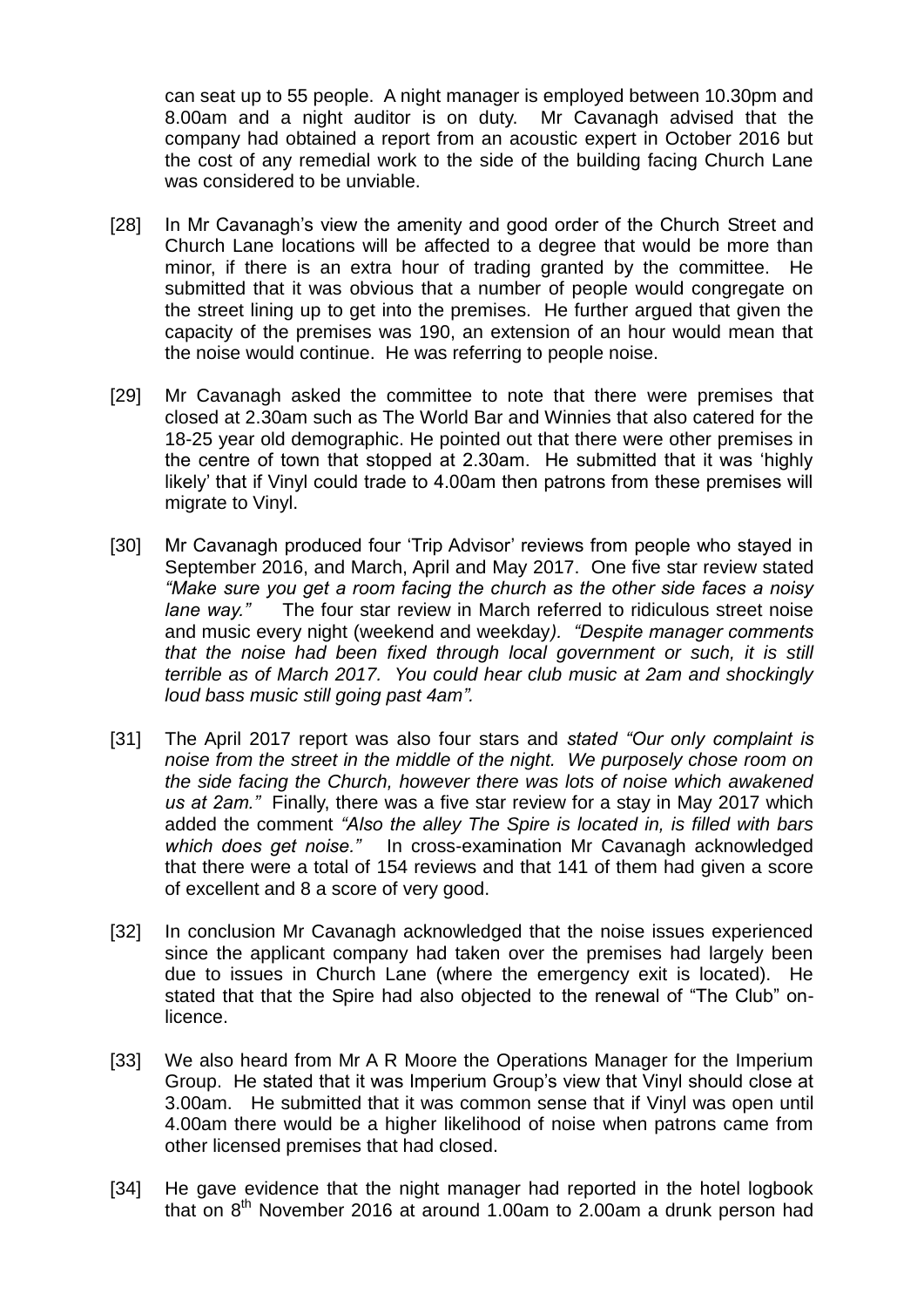been attempting to get into the back doors of both Vinyl and The World Bar, and that the night manager had at some stage asked this person to move on. Also that on  $3<sup>rd</sup>$  March 2017 at 11.00pm, the night manager had received a complaint about music coming from Vinyl's back door and he had spoken with the duty manager at Vinyl and the matter had been resolved.

## **Closing Submissions.**

- [35] On behalf of the Police, Sergeant Haggart confirmed that the application was not opposed, and that even though Vinyl was under a strong management team, the Police had concerns with the closing time being extended back to 4.00am, particularly in the light of the previous hearing involving the same premises. She advised that if the further hour was approved there would be close monitoring to see if there were migration issues resulting in congregations of waiting patrons. There was also a concern that if the 4.00am closure was granted then "the World Bar" might be encouraged to follow suit.
- [36] Mr Bates accepted that the concerns raised by the objector were valid but noted that the applicant had shown a willingness to mitigate any possible negative effects on the surrounding environment.
- [37] Ms Surrey confirmed that the key submission was the impact that the extra hour is likely to have on the amenity and good order of the locality. She reiterated that the objector had no issue with a 3.00am closing. She provided helpful legal argument as to how the committee could form an opinion, and in particular whether in its opinion the amenity and good order of the locality would be likely to be reduced by more than a minor extent by the effects of the issue of a licence
- [38] Mr Mawhinney referred to the default national hours as set out in s. 43(1) of the Act, and noted that the company has resource consent to trade till 4.00am. He submitted that there was no evidence to suggest that the extra hour of trading would produce any more than a minor effect on the amenity and good order of the locality. He argued that there were several possible sources of noise in the vicinity of Church Street and Church Lane and it was unfair to blame Vinyl's patrons alone. Mr Mawhinney contended that The Spire would have been aware of the presence of Vinyl and other bars and licensed premises when they commenced business.

## **The Committee's Decision and Reasons**

[39] Pursuant to s105 of the Act we are required to have regard to a number of matters when considering an application for a licence. The objectors have identified two relevant matters as follows:

> **The days on which and the hours during which the applicant proposes to sell alcohol and**

**Whether (in its opinion) the amenity and good order of the locality would be likely to be reduced, to more than a minor extent, by the effects of issue of the licence;**

[40] Section 106(1) of the Act reads: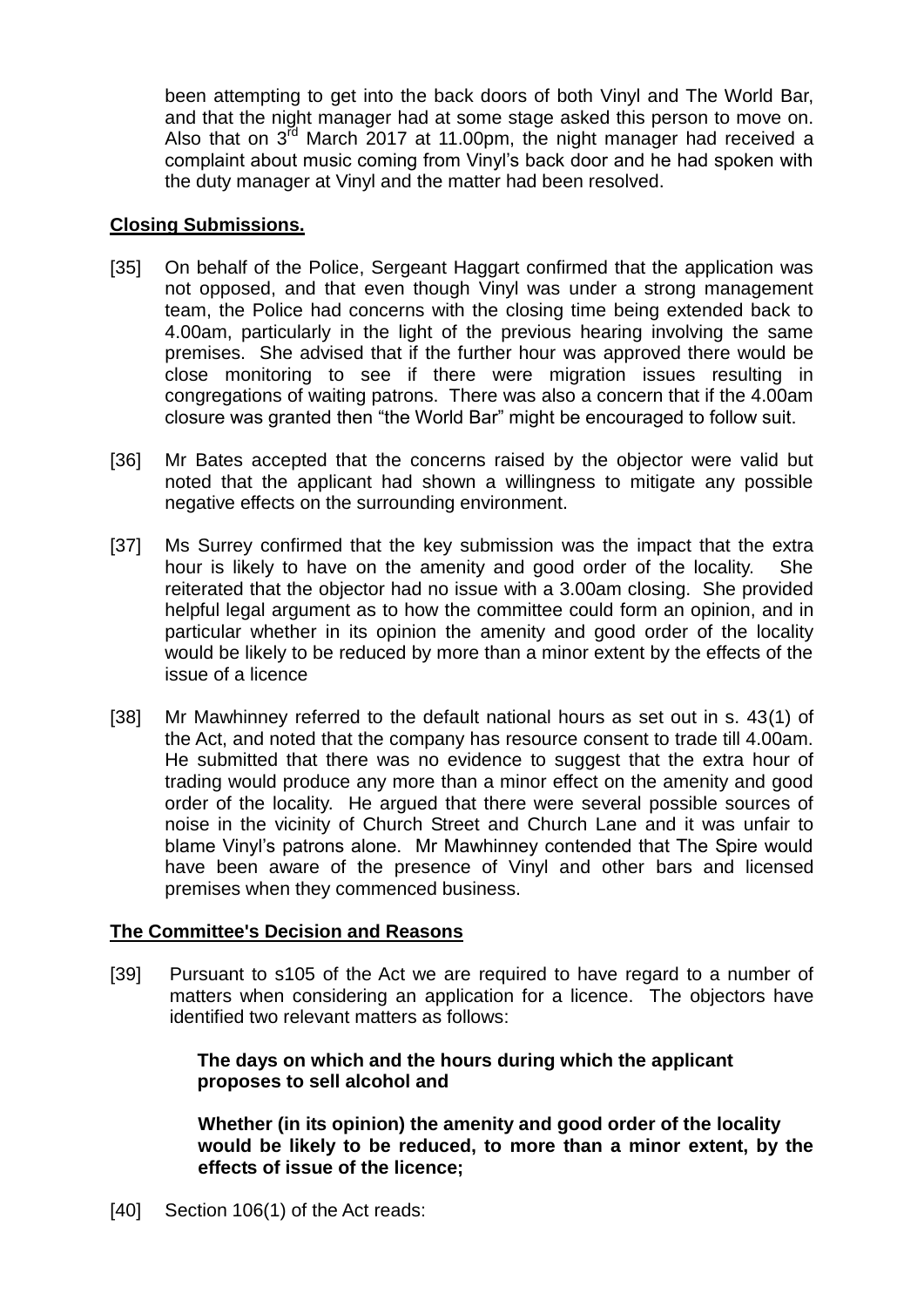**In forming for the purposes of section 105 (1) (h) an opinion on whether the amenity and good order of a locality would be likely to be reduced, by more than a minor extent, by the effects of the issue of a licence, the licensing authority or a licensing committee must have regard to –**

- **(a) the following matters (as they relate to the locality):**
	- **(i) current and possible future, noise levels;**
	- **(ii) current and possible future, levels of nuisance and vandalism:**
	- **(iii) the number of premises for which licences of the kind concerned are already held; and**
	- **(b) the extent to which the following purposes are compatible:**
		- **(i) the purposes for which land near the premises concerned is used:**
		- **(ii) the purposes for which those premises will be used if the licence is issued.**
- [41] Under s.5 of the Act amenity and good order of a locality is defined as:

#### **In relation to an application for or for the renewal of a licence, means the extent to which, and ways in which, the locality in which the premises concerned are situated is pleasant and agreeable.**

- [42] Ms Surrey referred to the case of *Re Venus NZ Limited* [2015] NZHC 1377 where Heath J examined whether an applicant bore an onus to satisfy the Authority (licensing committee) that in granting an off-licence there would be no likely reduction to the amenity and good order of the locality if the offlicence were granted. His Honour described the role in forming an opinion as essentially inquisitorial where notions of onus of proof may not be helpful or appropriate.
- [43] In forming an opinion about the likely reduction to the amenity and good order of the locality, we first had regard to current and future noise levels. At present these are at a low level. There was really no evidence at all about the escape of noise from the basement (which is so different to the previous case). There were minor incidents about people exiting via the fire door but we believe that the issue is now resolved.
- [43] The security guard's report was to the effect that any current noise level from foot traffic is because Church Lane is a busy thoroughfare. The Trip Advisor notes did not really help. The first post referred to a noisy lane way. The second must have been referring to The Club given that Vinyl trades to 3.00am. And neither of the other two posts identified Vinyl. And in this case, the objector has no concern about Vinyl trading to 3.00am. In summary there are currently no noise issues that are more than minor.
- [44] As for future noise levels, it is our view that this depends on management skills. The company has a good record and is spoken of highly by the Police and Inspector. Mr Burgess was an impressive witness and seems pro-active in ensuring that the conditions of any licence are being met. If the company can manage the dispersal of patrons at 3.00am why cannot they do so at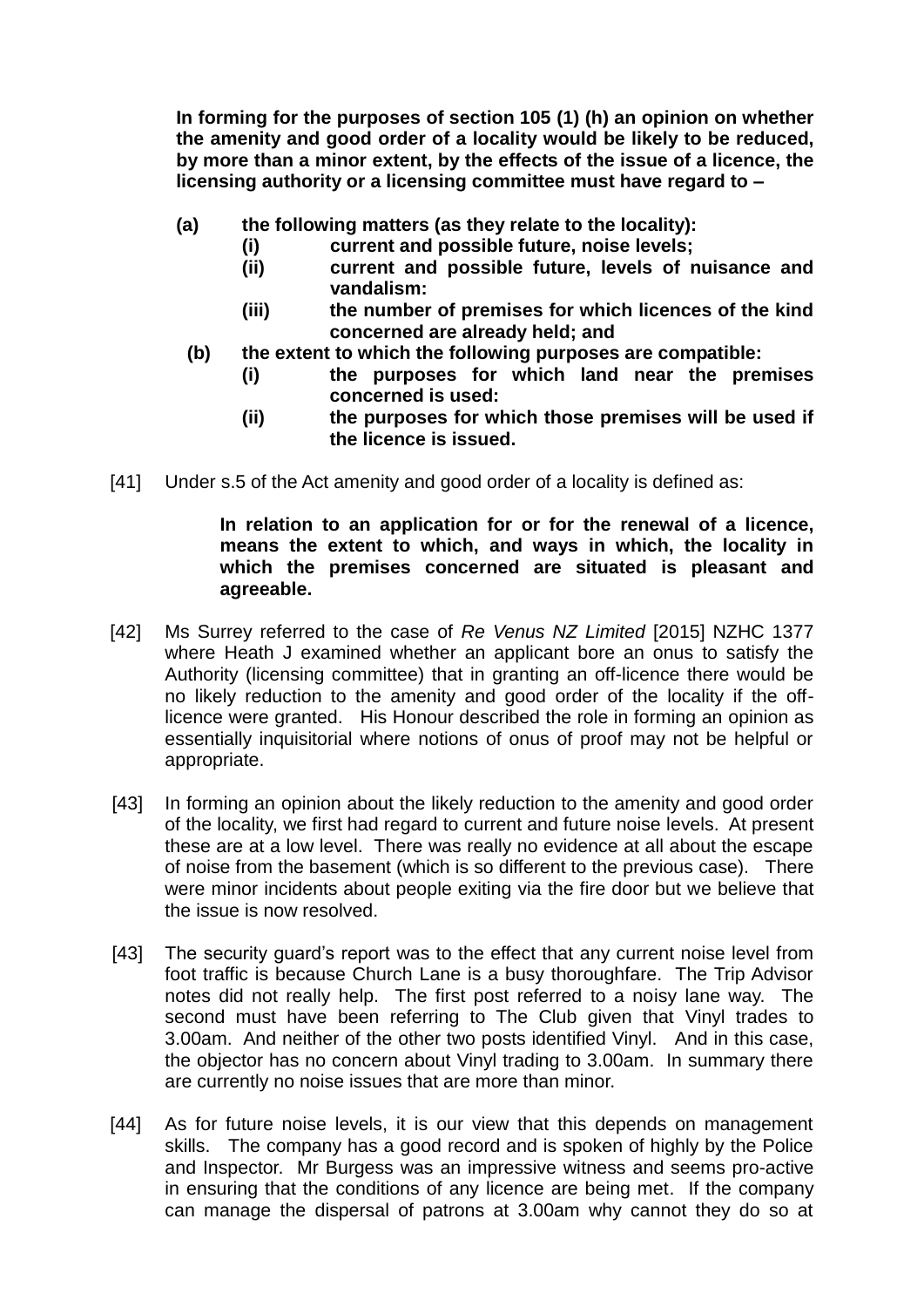4.00am? It seems to us that there is an argument that with "The World" closing at 2.30am and Vinyl at 3.00am, it might be better to separate them further. There might be migration (to be discussed shortly) but the company has shown that it has the ability to manage crowds.

- [45] The second issue to which we must have regard is current and future levels of nuisance and vandalism. There was no evidence of this sort of impact on the amenity of the neighbourhood, and no suggestion that it might happen if the trading is extended by one hour. And there's another issue. Amenity and good order is defined as being the extent to which, and the ways in which the locality is pleasant and agreeable. This locality is virtually the centre of Queenstown. There are licensed premises everywhere. The lane is a busy thoroughfare leading to and from a large hotel and a park. The degree of pleasantness will likely depend on the age of the person who is there at the time. Anyone seeking peace and tranquillity in this locality at 4.00am is likely to be disappointed.
- [46] There are six licensed premises within 50 metres of Vinyl and at least a further six within 100 metres. Some are entitled to trade to 4.00am. The number of on-licensed premises in the area make it less likely that an hour's extra trading by this applicant will impact on the amenity and good order of the locality in any meaningful way. As an aside we repeat that if there had been evidence of alcohol related harm then we might have been persuaded to review the issue in greater depth, but this argument is only about the likely impact on the environment.
- [47] Which leads us to the balance of the considerations to which regard must be had. While it is true that some of the land near the premises is used for accommodation, most of it is used for hospitality and entertainment which is the same basis on which the application is founded.
- [48] There are other considerations. When it passed s.43 of the Act concerning national default hours, Parliament gave an indication that trading to 4.00am could be seen as the norm. In Queenstown there are fundamental tensions between those who see Queenstown as a tourist mecca, and those whose primary concern is the health and welfare of the citizens. In other words it may be difficult to establish a community of interest. What is certain is that in this case the company has resource consent to trade to at least 4.00am.
- [49] The final issue is that an on-licence is granted initially for one year. This is often described as a probationary year so that the conditions of any licence may be the subject of review. The applicant company is well aware that its conduct will be the subject of scrutiny.
- [50] In summary we have had regard to the criteria in s.105 of the Act and in particular the issues of amenity and good order. There is no evidence to suggest that granting the application will be contrary to the object of the Act. In our opinion, the effect of the issue of a licence in this case on the amenity and good order of the locality will be minor. The application is therefore granted and the license will be subject to standard conditions. There will be a condition that the Licensee will ensure that fire exit door onto Church Lane will be the subject of a 'mag lock', and that there will be suitable signage on the outside of the door to indicate no entry.